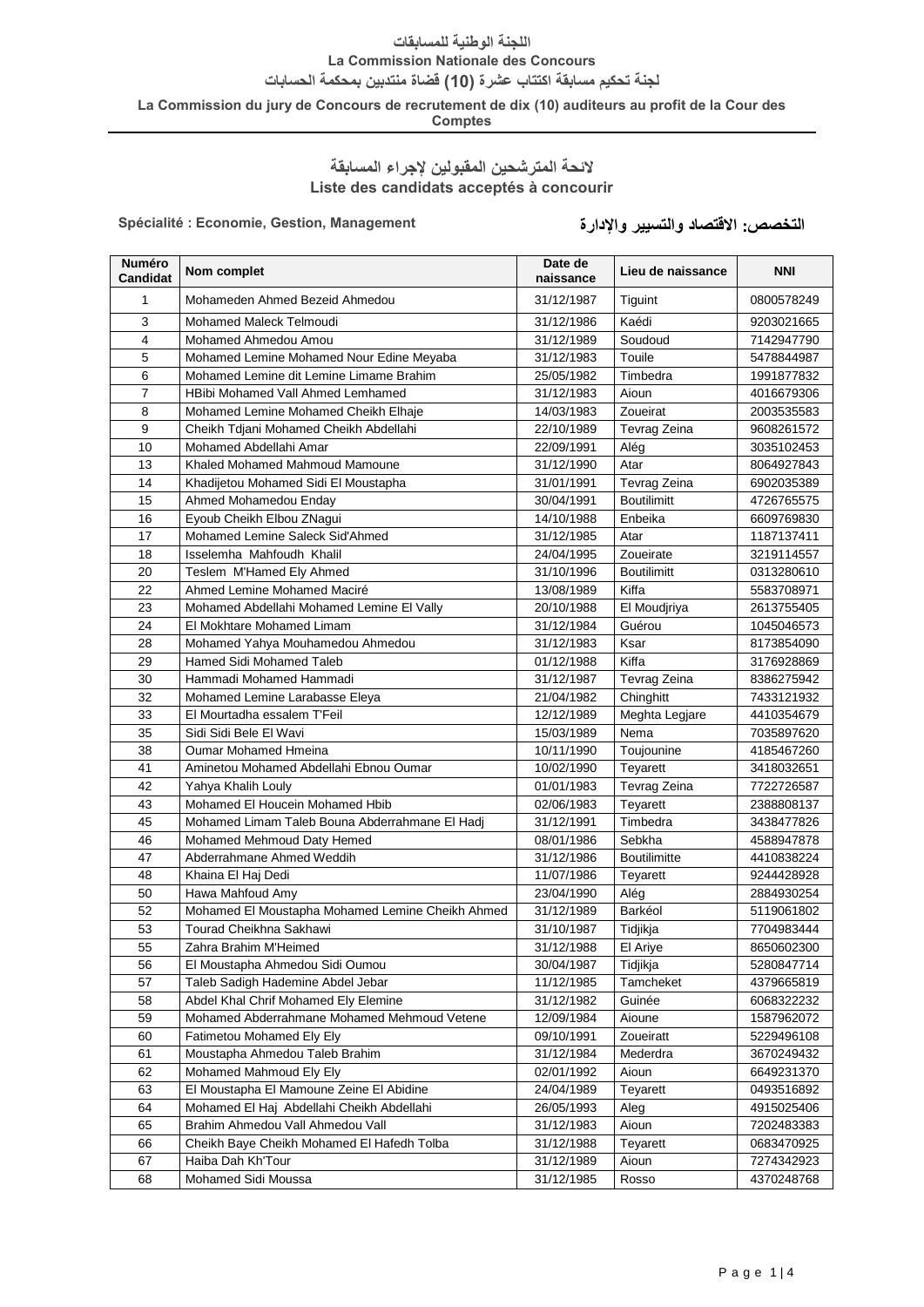| Numéro<br><b>Candidat</b> | Nom complet                                                              | Date de<br>naissance     | Lieu de naissance   | <b>NNI</b> |
|---------------------------|--------------------------------------------------------------------------|--------------------------|---------------------|------------|
| 69                        | Moulaye Abdella Mohamed Moulaye Driss                                    | 12/12/1985               | Aioun               | 9411526560 |
| 70                        | Mohamed Mahmoud Mohamed Brahim Bousbee                                   | 22/07/1990               | Atar                | 0561477129 |
| 71                        | Bouh Nema Jiyid                                                          | 31/12/1987               | Amouri              | 8620495343 |
| 72                        | El Hadrami Mohamed Lemine Ena                                            | 22/10/1982               | <b>Bir Mougrein</b> | 8539199546 |
| 74                        | Mohamed Abdellahi Mohamed Jadou                                          | 17/05/1990               | Arafat              | 2004237572 |
| 75                        | Mohamed El Ghali Mohamed Mahmoud Remdane                                 | 31/12/1983               | Atar                | 0989153427 |
| 76                        | Shagh Mohamed Abdellahi Ahmadou                                          | 03/01/1996               | Ksar                | 5938781254 |
| 77                        | El Houssein Mohamed Dein Dein                                            | 31/12/1984               | El Mina             | 9667339228 |
| 79                        | Isselmou Ely Salem Samba Tounsy                                          | 07/07/1994               | Toujounine          | 9460182730 |
| 81                        | Mohamed Radhi Eminou Boilil                                              | 31/12/1986               | Legrane             | 3152841926 |
| 82                        | Mene Achour M'Beirik                                                     | 07/12/1987               | Tevrag Zeina        | 1592362962 |
| 83                        | Mohamed Abdel Baghi Chouaib Salihy                                       | 31/12/1982               | Aioun               | 9718495282 |
| 84                        | Mohamed Boubecar Mohamed M'Bareck Dahi                                   | 31/12/1982               | Teyarett            | 3715686851 |
| 85                        | Bamba Sidi Messaoud                                                      | 31/12/1984               | Rosso               | 8525594229 |
| 87                        | Mahmouden Lehbous Magha                                                  | 29/12/1994               | Rosso               | 8978036470 |
| 88                        | Nemine Isselmou Nemine                                                   | 31/03/1988               | Tevrag Zeina        | 5879813014 |
| 89                        | Mahmoud Ahmed Ba                                                         | 10/12/1986               | Boghé               | 8366444874 |
| 93                        | Fatimetou Isselmou Sidou                                                 | 31/12/1989               | Chegar              | 0110329741 |
| 94                        | Mohamed Mohamed Zeine Sidi Javar                                         | 30/12/1983               | Kiffa               | 6691583801 |
| 95                        | Cheikh Souvi Cheihk Brahim Ahmed                                         | 31/12/1993               | Tidjikja            | 7793547063 |
| 96                        | Mohamed Vall El Yedaly El Ghateb                                         | 30/11/1986               | Toujounine          | 1543552756 |
| 97                        | <b>Fatimetou Soultane Souad</b>                                          | 01/09/1991               | Aioun               | 6503604009 |
| 98                        | Mohamed Mahmoud Mohamed Abdellahi Ahmed Taleb                            | 21/12/1991               | Rosso               | 7190315606 |
| $98+$                     | Mohamed Mahmoud Mohamed Lemine El Bechir                                 | 31/12/1987               | Tidjikja            | 4390319426 |
| 99                        | Brahim Mohamed Habib Ahmd Sidi                                           | 31/12/1987               | Meghta Lahjar       | 4348982876 |
| 100                       | Cheikh Ahmed El Mamy                                                     | 31/12/1984               | <b>Boutilimitt</b>  | 4053334345 |
| 101                       | Mohamed Mahmoud Fah Mene                                                 | 14/09/1992               | Teyarett            | 5859348730 |
| 102                       | Ibrahima Amadou Soko                                                     | 31/12/1987               | Boghé               | 5796202506 |
| 103                       | Mohamed Vadel Mohamed Taghioullah Sidi Ethmane                           | 31/12/1988               | Atar                | 0560278015 |
| 104                       | Saleck Vall Ahmed M'Haimid                                               | 15/05/1983               | Aioun               | 8842377702 |
| 105                       | El Hadi Mohamed El Haphedh Mohamed M'Bareck                              | 24/07/1982               | Baraina             | 4381730367 |
| 107                       | Essyde Maata Rhil                                                        | 27/08/1993               | Toujounine          | 9093567835 |
| 108                       | Mohamed Abdalla Aboumediene                                              | 16/04/1996               | Tunis               | 4404100216 |
| 109                       | Fatimetou Isselmou El Gueirae                                            | 06/05/1989               | Mal                 | 4766770218 |
| 110                       | Khaled Mohamedou Sallaye                                                 | 04/04/1990               | <b>Boutilimit</b>   | 9403331127 |
| 111                       | Ahmedou Limam Boudaha                                                    | 23/12/1987               | Kaédi               | 3823654835 |
| 112                       | Saidou Khalilou Gandéga                                                  | 31/12/1984               | Ghabou              | 9696818304 |
| 114                       | Hamma Khatri Taleb Souleimane                                            | 31/12/1984               | Chinghitt           | 0628020196 |
| 115                       | Mohamed Vall Mohamed Mahmoud Ahmed Kemal                                 | 31/12/1991               | <b>Ouad Naga</b>    | 3705322595 |
| 116                       | Mohamed Lemine Mohamed El Harami Berrou                                  | 28/08/1990               | Tevrag Zeina        | 1353348366 |
| 117                       | Cheikh Ahmed Brahim Oudeicka                                             | 03/03/1984               | Ksar                | 9612530154 |
| 118                       | Guewad Bah Mohamed Laghdhaf                                              | 31/12/1985               | Tamcheket           | 4066114677 |
| 119                       | Abdel Wedoud Moutaly Abeidna                                             | 02/02/1988               | Tevrag Zeina        | 3148146059 |
| 120                       | Salcka Mohamed Boukhari Nadi                                             | 17/04/1996               | Arafat              | 3082030568 |
| 121                       | Cheikh Ahmed Outhman Benyoug                                             | 25/04/1987               | Toujounine          | 9407645978 |
| 122                       | Taleb Brahim Ahmed Jedou Tolba                                           | 31/12/1982               | Djonabe             | 2423460417 |
| 123                       | Moulaye Sidi El Moctar Ahmed Salem                                       | 31/12/1984               | Meghta Lahjar       | 6134574105 |
| 124                       | Youssouf Cherif Toueileb                                                 | 20/07/1994               | Sebkha              | 7316103654 |
| $124+$                    | Adama Abou Deh                                                           | 20/05/1989               | Sebkha              | 6014774158 |
| 125                       | Sidaty Khaled Mohamed Dieh Mohamed El Mahfoudh                           | 13/02/1992               | Nema                | 6801580734 |
| 126                       | El Moctar Mohamed Yahya El Moctar                                        | 30/12/1982               | Sebkha              | 4708566823 |
| 127                       | Ahmed Salem Salem                                                        | 31/12/1989               | Mederdra            | 8064733455 |
| 128                       | Habel Sidi Maleck                                                        | 31/12/1986               | Kaédi               | 2892810049 |
| 132                       | Ahmed Mohamed Mahmoud Mohamed El Hassen                                  | 06/12/1994               | Ksar                | 6456806262 |
| 133                       | Seyid Adnan Mohamed Mokhtar Dehah                                        | 31/12/1983               | R'Kiz               | 4555454166 |
| 134                       | Ahmed Mohamed Al Fagha El Meky                                           | 31/12/1986               | <b>Boutilimitt</b>  | 4081443393 |
| 135<br>136                | Mohamed Saghir Mohamed Mahmoud Lebat<br>Mohamed Lemine Mohamed El Mounir | 02/06/1989<br>31/12/1988 | Ksar<br>Nouadhibou  | 4319434542 |
| 137                       | Sidi Semah Chemad                                                        |                          | Echarime            | 5610480583 |
| 138                       | El Mokhtar Mohamed Abderrahmane Hamdi Vall                               | 31/12/1983               |                     | 5827155109 |
| 139                       | Mohamed Abderrahman Lemrabott Taleb Mohamed                              | 28/12/1994               | Egharghar           | 2044480932 |
|                           |                                                                          | 17/10/1990               | Tidjikja            | 7512953902 |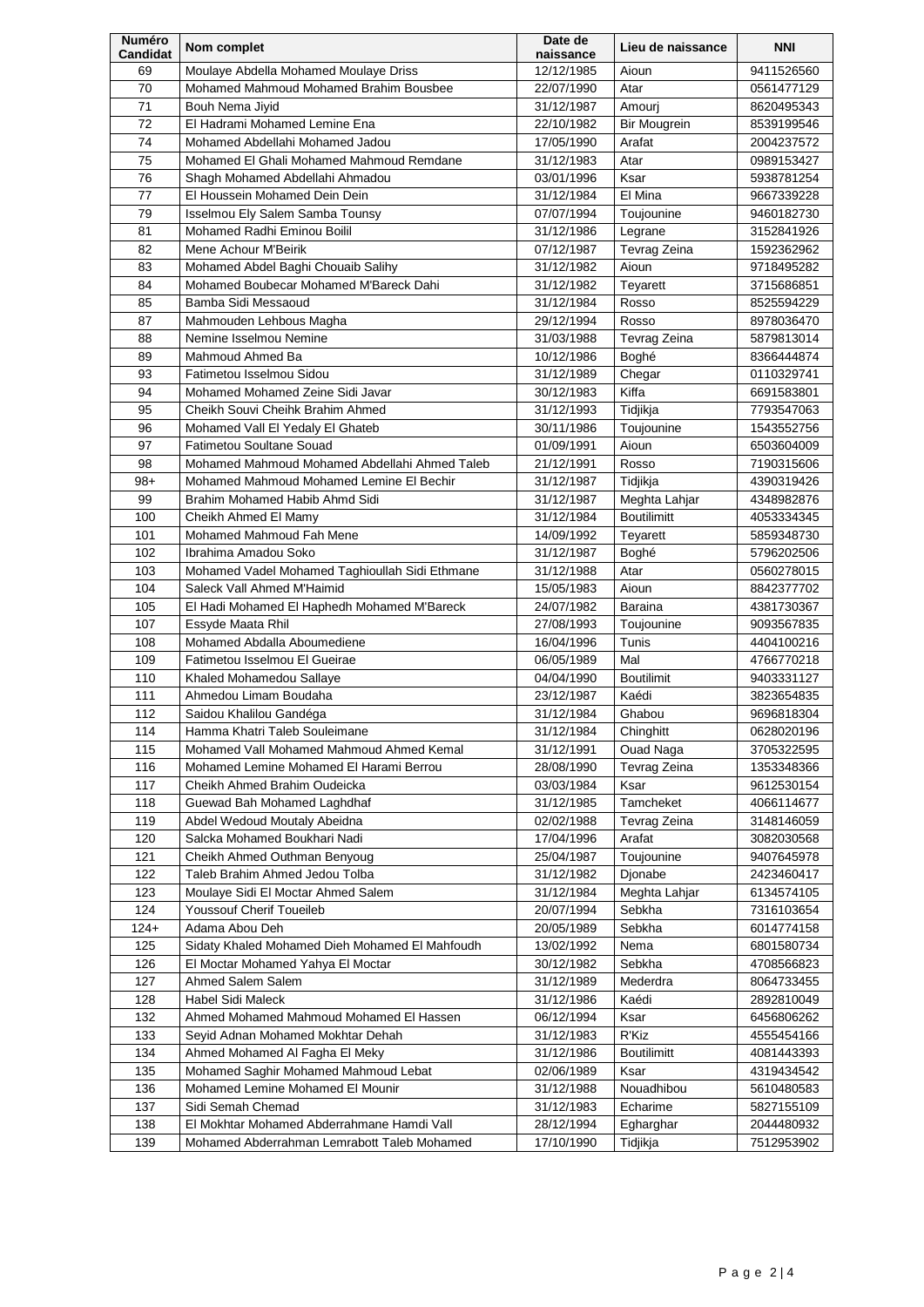| <b>Numéro</b><br><b>Candidat</b> | Nom complet                                | Date de<br>naissance | Lieu de naissance  | <b>NNI</b> |
|----------------------------------|--------------------------------------------|----------------------|--------------------|------------|
| 140                              | Lemana Cheikh Bettar Seyid                 | 27/03/1982           | Aioune             | 3302376059 |
| 141                              | Cheikh Ahmed Cheibany Cheikh Ahmed         | 31/12/1984           | Aine Varba         | 9189861772 |
| 142                              | Didi Mohamed Mahmoud Tajidine              | 21/08/1992           | Nouadhibou         | 9550340835 |
| 143                              | Mena Ahmed Tachifine                       | 02/04/1996           | Teyarett           | 1150922267 |
| 144                              | Deija Mohmed Mahmoud Hadramy               | 12/12/1986           | Tidjikja           | 2841578238 |
| 145                              | Gueouad Ahmed Ahmed Benane                 | 31/12/1992           | Tevrag Zeina       | 1614008900 |
| 147                              | Ibrahima Alioune Diallo                    | 31/12/1988           | Rosso              | 3764836460 |
| 148                              | Yahya Mohamed Lemine Ahmed Jedou           | 12/09/1994           | Tidiikja           | 8323765262 |
| 149                              | Oumou El Khairatt Mohamed Zeine            | 14/07/1985           | Tevrag Zeina       | 7593540338 |
| 151                              | Mohamed Abdel Haye Brahim Sidi Boubacar    | 31/12/1994           | <b>Boutilimitt</b> | 4596441419 |
| 153                              | Mohamed El Mostapha Taleb Sidi             | 31/12/1993           | Alég               | 6512227406 |
| 154                              | Mohamdi Mohamed El Mokhtar Dehoud          | 06/06/1995           | Ksar               | 3724366411 |
| 155                              | Habib Seyidna Oumar Seyid                  | 31/12/1984           | El Mina            | 9287891524 |
| 156                              | Abdellahi Dede Limame                      | 31/12/1985           | Guérou             | 1139477625 |
| 160                              | Mohamed Abderrahmane Ahmed Zeine           | 01/11/1989           | El Mina            | 1691696976 |
| 161                              | Abdel Aziz Mohamed Abderrahmane Abdel Aziz | 31/12/1987           | Noubaghiya         | 3421200574 |
| 162                              | Ahmed Ahmed Babou Cheikh Abdellahi         | 31/12/1986           | Alég               | 1879168973 |
| 163                              | Fatimetou Hadweni Hadweni                  | 31/12/1988           | Atar               | 0152826508 |
| 166                              | Aminetou Mohamed Mahmoud Khattri           | 19/06/1984           | Tidjikja           | 6067037370 |
| 168                              | Teyeb Mohamed Mahmoud Mohamed Lehbib       | 30/12/1989           | Legrane            | 5635330528 |
| 169                              | Mariem Mohamed Jedou El Ghassem            | 31/12/1992           | Egjert             | 3958933848 |
| 170                              | Saad Bouh Aboubacar Beyane                 | 31/12/1994           | Dar Naim           | 9689856032 |
| 171                              | Mohamed Abdellahi Abdi Salem Emeine        | 31/12/1983           | Guérou             | 5257720489 |
| 173                              | Jemal Teyib Mohamed Ahmed                  | 31/12/1992           | Teyarett           | 3118721594 |
| 174                              | Aichetou Cheikh Ahmed Chems                | 08/08/1986           | Sebkha             | 8067997408 |
| 175                              | Minetou Habib Ebyaye                       | 28/12/1993           | Teikane            | 2365410379 |
| 176                              | Lemrabout Sidi Mohamed Bah                 | 31/12/1982           | Arafat             | 9689461727 |
| 177                              | Tislem Cheikh Baye M'Kheitrat              | 15/10/1991           | Sénégal            | 1978769640 |
| 178                              | Mohamed Vall Meine El Vadhel               | 09/12/1983           | Sebkha             | 7156650495 |
| 179                              | Lafdal Mohamed Nany                        | 17/07/1991           | Tevrag Zeina       | 5208524514 |
| 180                              | Yahya Meki Salem Kebd                      | 31/12/1983           | Meghta Lahjar      | 3180400305 |
| 181                              | El Ezza Cheikh Tourad Cheikh Saad Bouh     | 31/12/1982           | Tevrag Zeina       | 3666942896 |
| 183                              | Mohamed Salem Mohamed Mahmoud Lehbib       | 18/05/1982           | Rosso              | 0226077416 |
| 185                              | Lemine Baba Mohamed Mahmoud                | 06/04/1986           | Hassi Etil         | 4993691533 |
| 187                              | Ibrahima Hadya Diagana                     | 23/10/1985           | Tevrag Zeina       | 1779374694 |
| 188                              | Sidi Mohamed Sidi Abdellahi El Hadj Sidi   | 02/05/1987           | Tidjikja           | 8920439228 |
| 190                              | Mohamed El Hcen Taleb                      | 12/08/1983           | Nema               | 6698575173 |
| 198                              | Cheikh Sidi El Moctar Brahim Bouh          | 18/02/1987           | Aleag              | 1596763658 |
| 199                              | Ahmed Mohamed Yahya Beillahi               | 31/12/1984           | Sebkha             | 1984726410 |
| 200                              | Sidi Mohamed Dah Mohamed                   | 31/12/1990           | Tintane            | 4978121675 |
| 201                              | Bouha Bouyagui Lahwel                      | 09/08/1995           | Teyarett           | 4872349480 |
| 205                              | Brahim Sidi Limam                          | 01/12/1990           | Rosso              | 9442523201 |